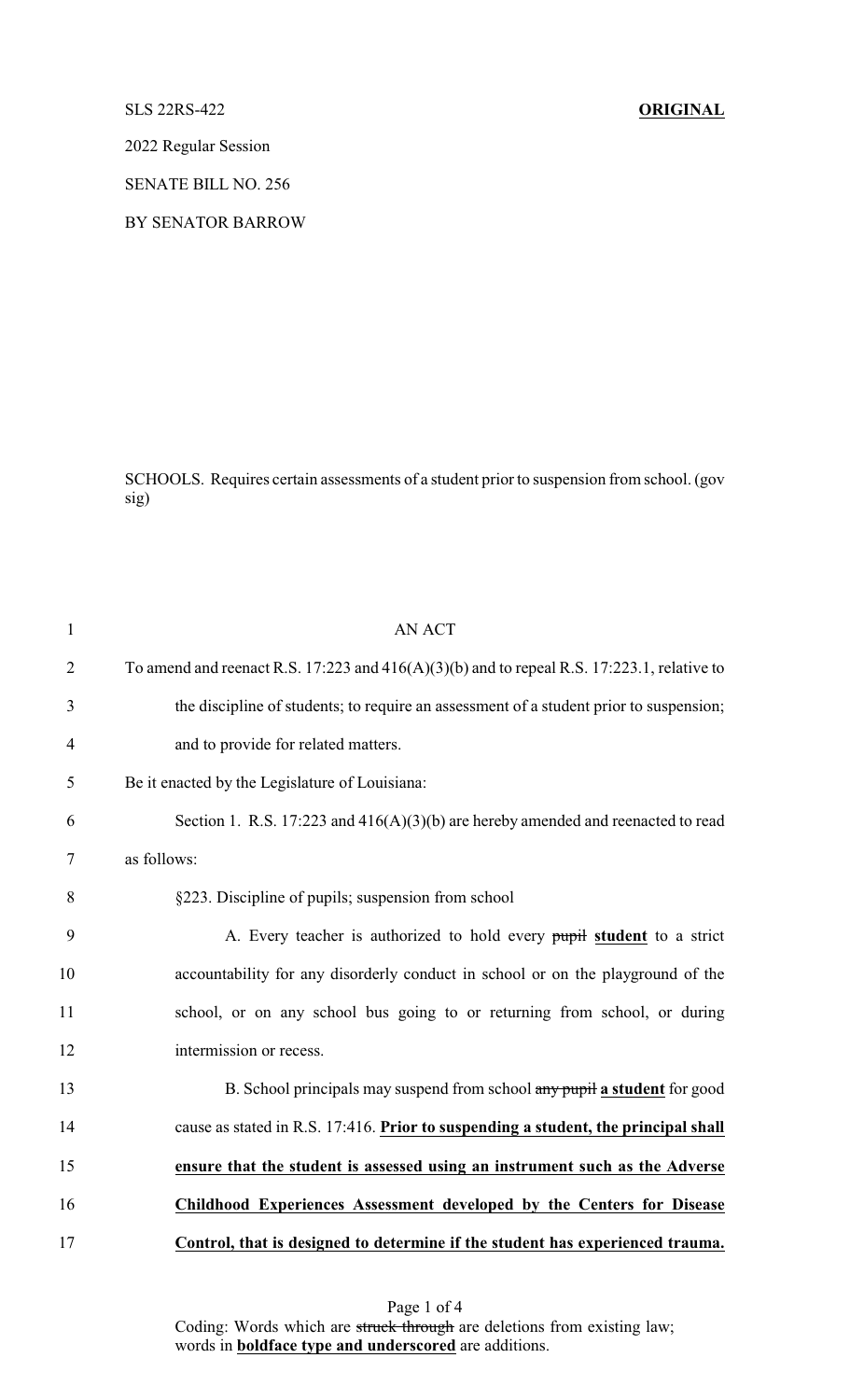| $\mathbf{1}$   | The results of the assessment shall be used to determine whether the student's          |  |  |
|----------------|-----------------------------------------------------------------------------------------|--|--|
| $\overline{c}$ | behavior may be better addressed in a manner other than suspension.                     |  |  |
| 3              | C. In all cases of suspension, Principals the principal shall notify the                |  |  |
| 4              | visiting teacher or supervisor of child welfare and attendance of all suspensions. In   |  |  |
| 5              | all cases of suspensions, in writing, the parent, the superintendent of schools, and    |  |  |
| 6              | the visiting teacher or supervisor of child welfare and attendance shall be notified in |  |  |
| 7              | writing of the facts concerning each suspension, including reasons therefor and terms   |  |  |
| 8              | thereof.                                                                                |  |  |
| 9              | $\ast$<br>$\ast$<br>$\ast$                                                              |  |  |
| 10             | §416. Discipline of students; suspension; expulsion                                     |  |  |
| 11             | $\ast$<br>$\ast$<br>$\ast$<br>A.                                                        |  |  |
| 12             | $\ast$<br>$\ast$<br>$\ast$<br>(3)                                                       |  |  |
| 13             | (b)(i) Prior to any out-of-school suspension, assignment to alternative                 |  |  |
| 14             | placement, or expulsion, the school principal or his designee shall:                    |  |  |
| 15             | (aa) advise Advise the student in question of the particular misconduct of              |  |  |
| 16             | which he is accused as well as the basis for such accusation, and.                      |  |  |
| 17             | <b>(bb)</b> Give the student shall be given an opportunity at that time to explain his  |  |  |
| 18             | version of the facts to the school principal or his designee.                           |  |  |
| 19             | (cc) Ensure that the student is assessed using an instrument, such as the               |  |  |
| 20             | Adverse Childhood Experiences Assessment developed by the Centers for                   |  |  |
| 21             | Disease Control, that is designed to determine if the student has experienced           |  |  |
| 22             | trauma. The results of the assessment shall be used to determine whether the            |  |  |
| 23             | student's behavior may be better addressed in a manner other than                       |  |  |
| 24             | out-of-school suspension, assignment to alternative placement, or expulsion.            |  |  |
| 25             | (dd) In each case of out-of-school suspension, assignment to alternative                |  |  |
| 26             | placement, or expulsion, the school principal or his designee shall contact, by         |  |  |
| 27             | telephone at the telephone number shown on the student's registration card or by        |  |  |
| 28             | electronic communication or a certified letter sent to the address shown on the         |  |  |
| 29             | student's registration card, the parent or legal guardian of the student in question    |  |  |

Page 2 of 4 Coding: Words which are struck through are deletions from existing law; words in **boldface type and underscored** are additions.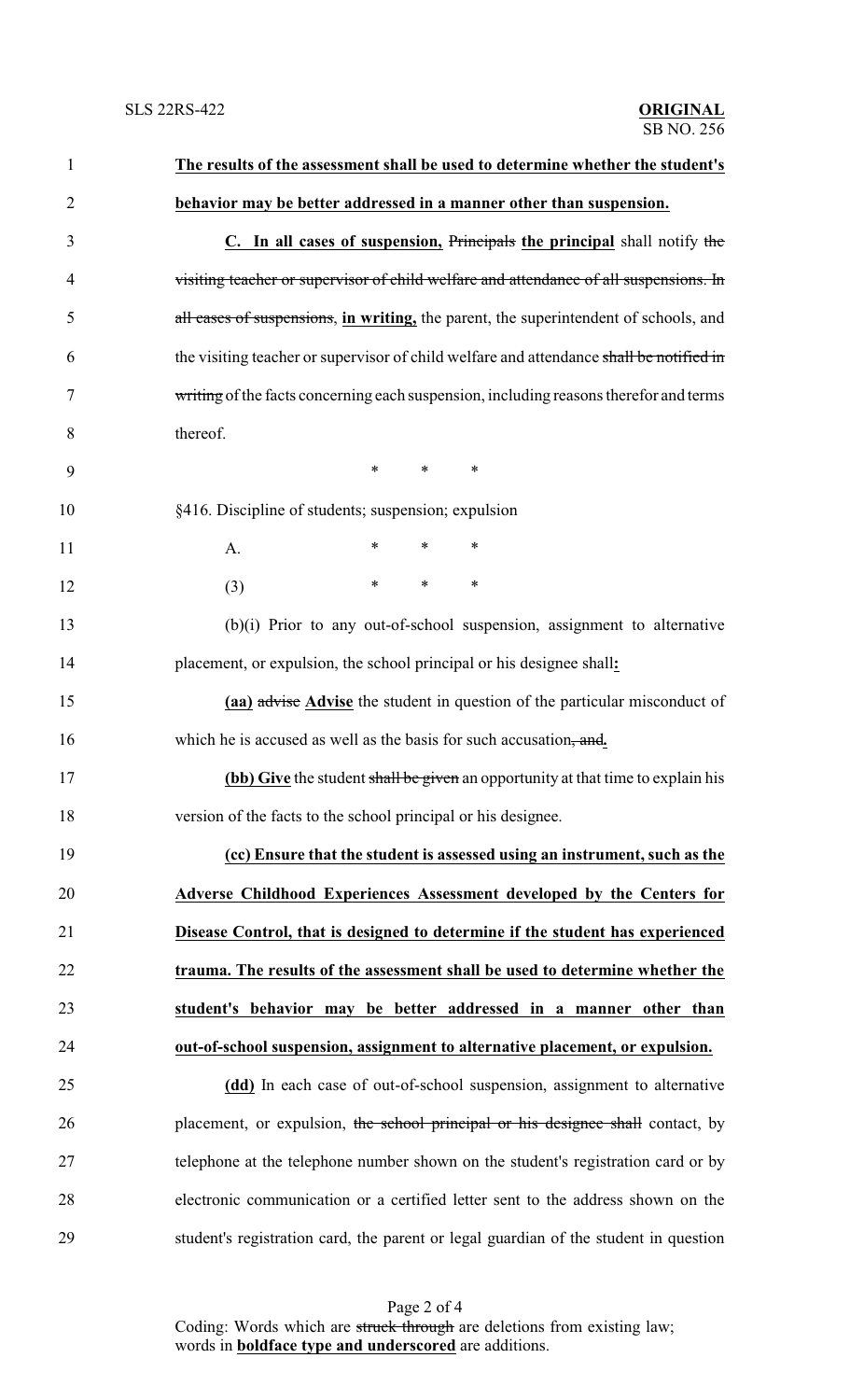giving notice of the out-of-school suspension, assignment to alternative placement, or expulsion, the reasons therefor, and establishing a date and time for a conference with the principal or his designee as a requirement for readmitting the student. In the case of expulsion, the contact with the parent or guardian shall include a certified letter. If the parent or legal guardian fails to attend the required conference within five school days of **the** mailing **of** the certified letter or other contact with the parent, the truancy laws shall become effective. On not more than one **the first** occasion each school year when the parent or legal guardian refuses to respond, the principal may determine whether readmitting the student is in the best interest of the student. On any subsequent occasions in the same **school** year, the student shall not be readmitted unless the parent, legal guardian, court, or other appointed representative responds.

 **(ii)** A student whose presence in or about a school poses a continued danger to any person or property or an ongoing threat of disruption to the academic process shall be immediately removed from the school premises without the benefit of the procedure described in this Item **(i) of this Subparagraph**; however, the necessary procedure shall follow **be followed** as soon as is practicable.

 (ii)**(iii)**(aa) If a teacher, principal, or other school employee is authorized by this Section to require the parent or legal guardian of a student to attend a conference or meeting regarding the student's behavior and, after notice, the parent or legal guardian willfully refuses to attend, the principal or his designee shall file a complaint with a court exercising juvenile jurisdiction pursuant to Children's Code Articles 730(8) and 731. The principal may file a complaint pursuant to Children's Code Article 730(1) or any other applicable ground when, in his judgment, doing so is in the best interests of the student.

 (bb) The principal, assistant principal, or child attendance and welfare supervisor or his assistant of any school, public or nonpublic, shall be a representative of an agency having the responsibility or ability to supply services to a family as that phrase is used in Children's Code Article 731(A).

> Page 3 of 4 Coding: Words which are struck through are deletions from existing law; words in **boldface type and underscored** are additions.